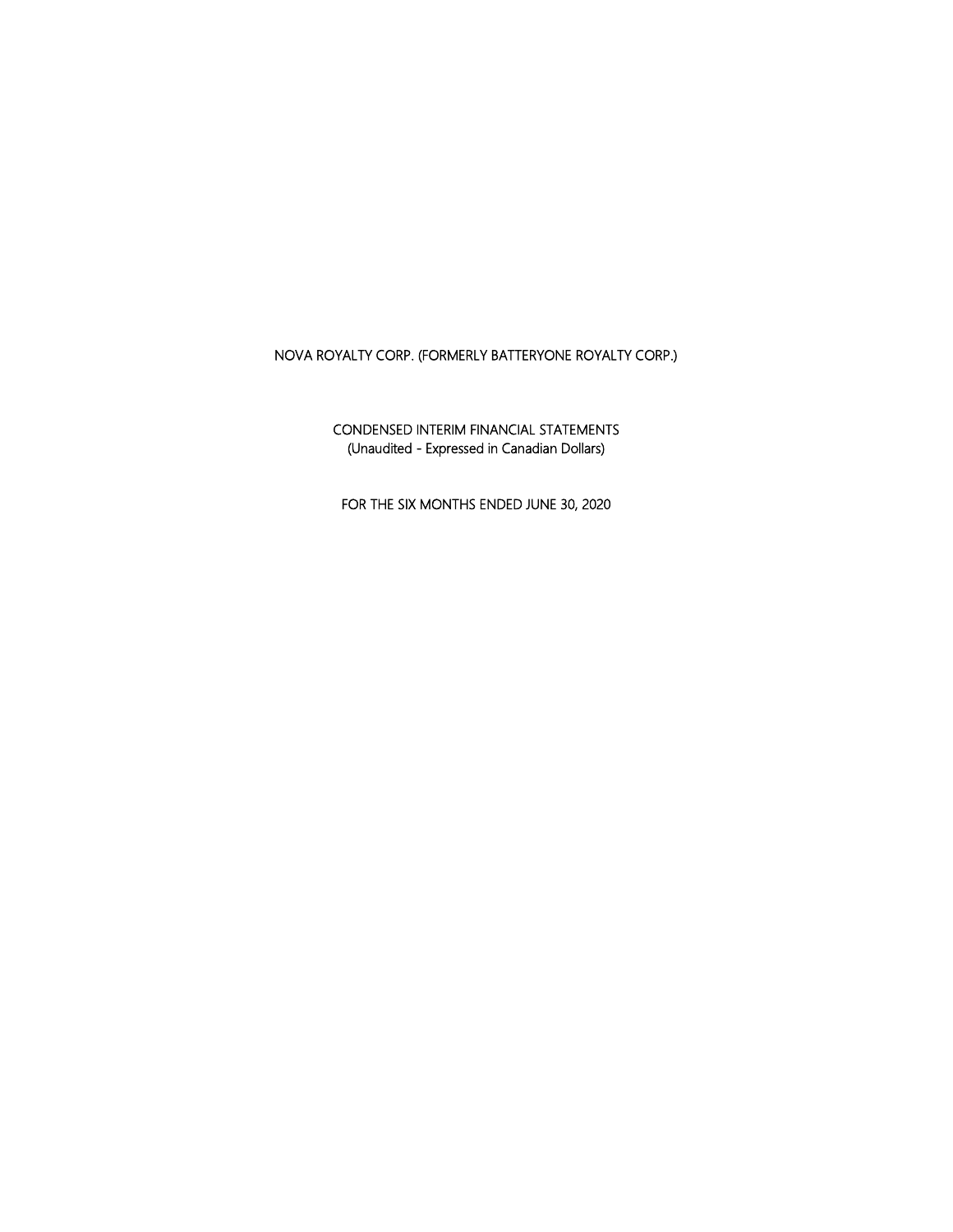CONDENSED INTERIM STATEMENTS OF FINANCIAL POSITION (Unaudited - Expressed in Canadian Dollars)

|                                                                                          |                  |            | June 30, 2020 December 31, 2019 |
|------------------------------------------------------------------------------------------|------------------|------------|---------------------------------|
| <b>ASSETS</b>                                                                            |                  |            |                                 |
| Current assets                                                                           |                  |            |                                 |
| Cash                                                                                     | \$<br>2,458,640  | -\$        | 157,098                         |
| Receivables (Note 3)                                                                     | 22,747           |            | 6,894                           |
| Prepaid expenditures                                                                     | 21,149           |            | 4,167                           |
| Total current assets                                                                     | 2,502,536        |            | 168,159                         |
| Non-current assets                                                                       |                  |            |                                 |
| Deferred acquisition costs (Note 4)                                                      |                  |            | 46,154                          |
| Royalty interests (Note 5)                                                               | 7,867,824        |            | 3,521,049                       |
| Total non-current assets                                                                 | 7,867,824        |            | 3,567,203                       |
| <b>TOTAL ASSETS</b>                                                                      | \$<br>10,370,360 | $\sqrt{2}$ | 3,735,362                       |
| LIABILITIES AND SHAREHOLDERS' EQUITY<br><b>LIABILITIES</b><br><b>Current liabilities</b> |                  |            |                                 |
| Accounts payable and accrued liabilities (Note 6 & 8)                                    | \$<br>1,237,938  | \$         | 262,190                         |
| <b>Total liabilities</b>                                                                 | 1,237,938        |            | 262,190                         |
| SHAREHOLDERS' EQUITY                                                                     |                  |            |                                 |
| Share capital (Note 7)                                                                   | 4,459,857        |            | 3,703,537                       |
| Commitment to issue shares                                                               | 87,500           |            |                                 |
| Reserves                                                                                 | 6,603,427        |            | 775,154                         |
| Deficit                                                                                  | (2,018,362)      |            | (1,005,519)                     |
| Total shareholders' equity                                                               | 9,132,422        |            | 3,473,172                       |
| TOTAL LIABILITIES AND SHAREHOLDERS' EQUITY                                               | \$<br>10,370,360 | $\sqrt{2}$ | 3,735,362                       |
| Nature and continuance of operations (Note 1)<br>Commitments (Note 11)                   |                  |            |                                 |

Events after the reporting date (Note 12)

These condensed interim financial statements were authorized for issuance by the Board of Directors on August 28, 2020.

### Approved by the Board of Directors

*"Alex Tsukernik"* Director *"Parviz Farsangi"* Director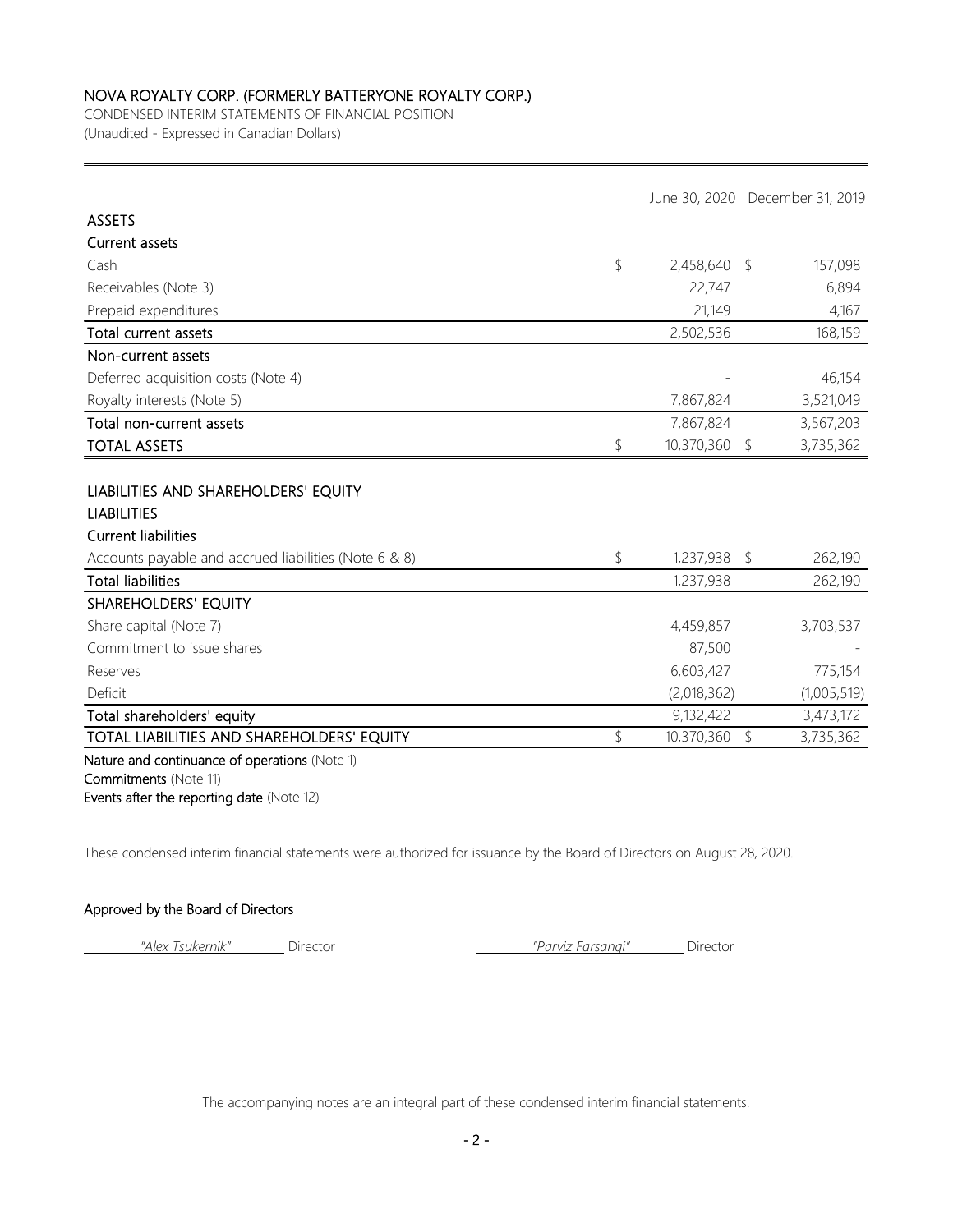CONDENSED INTERIM STATEMENTS OF LOSS AND COMPREHENSIVE LOSS (Unaudited - Expressed in Canadian Dollars)

|                                                      | Three months Ended |                          | Six Months Ended |               |
|------------------------------------------------------|--------------------|--------------------------|------------------|---------------|
|                                                      | June 30, 2020      | June 30, 2019            | June 30, 2020    | June 30, 2019 |
|                                                      |                    |                          |                  |               |
| General and administrative expenses                  |                    |                          |                  |               |
| Consulting fees (Note 8)                             | \$<br>$114.363$ \$ | 44,284 \$                | 189,280 \$       | 57,575        |
| Filing fees                                          | 8,822              |                          | 11,322           |               |
| Investor relations                                   |                    | $\overline{\phantom{0}}$ | 2,240            |               |
| Office and administrative expenses                   | 18,650             | 1,533                    | 27,976           | 2,807         |
| Professional fees (Note 8)                           | 125,414            | 27,819                   | 179,207          | 29,638        |
| Share-based payments (Note 7 and 8)                  | 153,594            | 152,333                  | 670,919          | 227,553       |
| Travel and related expenses                          | ۰                  | 10.058                   | 7,390            | 22,552        |
| Loss from operations                                 | (420, 843)         | (236, 027)               | (1,088,334)      | (340, 125)    |
| Foreign exchange gain (loss)                         | (51,747)           | 49                       | 75,491           | 1,193         |
| Loss and comprehensive loss for the period           | $(472, 590)$ \$    | $(235,978)$ \$           | $(1,012,843)$ \$ | (338, 932)    |
| Basic and diluted loss per common share              | \$<br>$(0.02)$ \$  | $(0.01)$ \$              | $(0.04)$ \$      | (0.02)        |
| Weighted average number of common shares outstanding | 23,606,757         | 22,054,618               | 23,419,772       | 20,684,589    |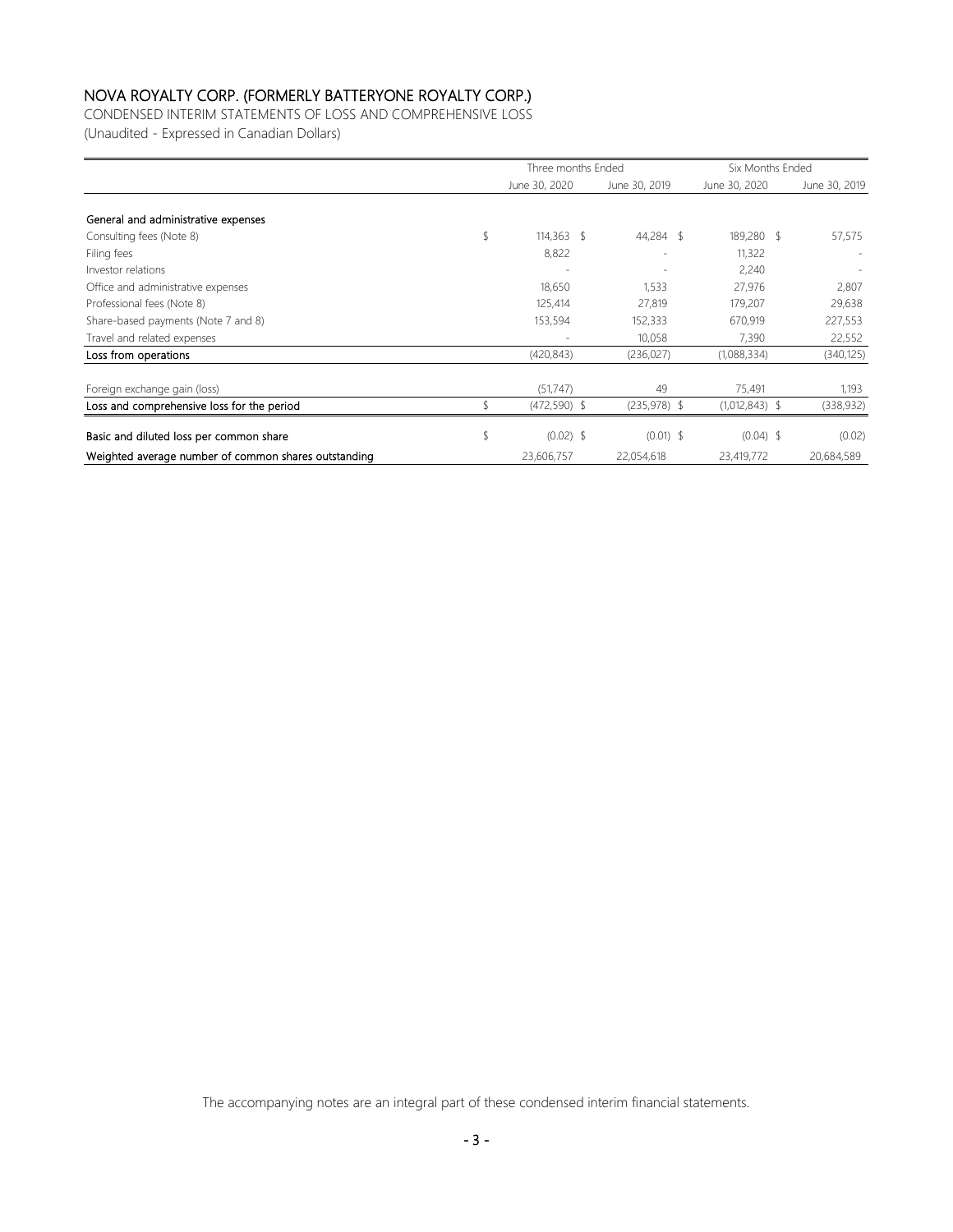CONDENSED INTERIM STATEMENTS OF CASH FLOWS (Unaudited - Expressed in Canadian Dollars)

|                                              | Six Months Ended |                  |               |  |  |  |
|----------------------------------------------|------------------|------------------|---------------|--|--|--|
|                                              |                  | June 30, 2020    | June 30, 2019 |  |  |  |
| CASH FLOWS FROM OPERATING ACTIVITIES         |                  |                  |               |  |  |  |
| Loss for the period                          | \$               | $(1,012,843)$ \$ | (338, 932)    |  |  |  |
| Items not affecting operating activities:    |                  |                  |               |  |  |  |
| Unrealized foreign exchange effect on cash   |                  | 95,361           |               |  |  |  |
| Items not affecting cash:                    |                  |                  |               |  |  |  |
| Share-based payments                         |                  | 670,919          | 227,553       |  |  |  |
| Shares issued for services                   |                  | 17,250           |               |  |  |  |
| Net change in non-cash working capital items |                  |                  |               |  |  |  |
| Receivables                                  |                  | (15, 853)        | (5,233)       |  |  |  |
| Accounts payable and accrued liabilities     |                  | (10, 546)        | (115, 786)    |  |  |  |
| Prepaid expenses                             |                  | (16, 982)        | (13, 294)     |  |  |  |
| Net cash used in operating activities        |                  | (272, 694)       | (245, 692)    |  |  |  |
|                                              |                  |                  |               |  |  |  |
| CASH FLOWS FROM INVESTING ACTIVITIES         |                  |                  |               |  |  |  |
| Acquisitions of royalty interests            |                  | (3,025,257)      | (1,879,999)   |  |  |  |
| Net cash used in investing activities        |                  | (3,025,257)      | (1,879,999)   |  |  |  |
| CASH FLOWS FROM FINANCING ACTIVITIES         |                  |                  |               |  |  |  |
| Shares issued                                |                  |                  | 964,650       |  |  |  |
| Special warrants issued for cash             |                  | 5,846,586        |               |  |  |  |
| Special warrant and share issue costs        |                  | (239, 232)       | (1,070)       |  |  |  |
| Cash received for options exercised          |                  | 87,500           |               |  |  |  |
| Net cash provided by financing activities    |                  | 5,694,854        | 963,580       |  |  |  |
| Effect of exchange rate changes on cash      |                  | (95, 361)        |               |  |  |  |
|                                              |                  |                  |               |  |  |  |
| Change in cash                               |                  | 2,301,542        | (1, 162, 111) |  |  |  |
| Cash, beginning of period                    |                  | 157,098          | 1,570,009     |  |  |  |
| Cash, end of period                          | \$               | 2,458,640<br>\$  | 407,898       |  |  |  |

Supplemental disclosure with respect to cash flows (Note 10)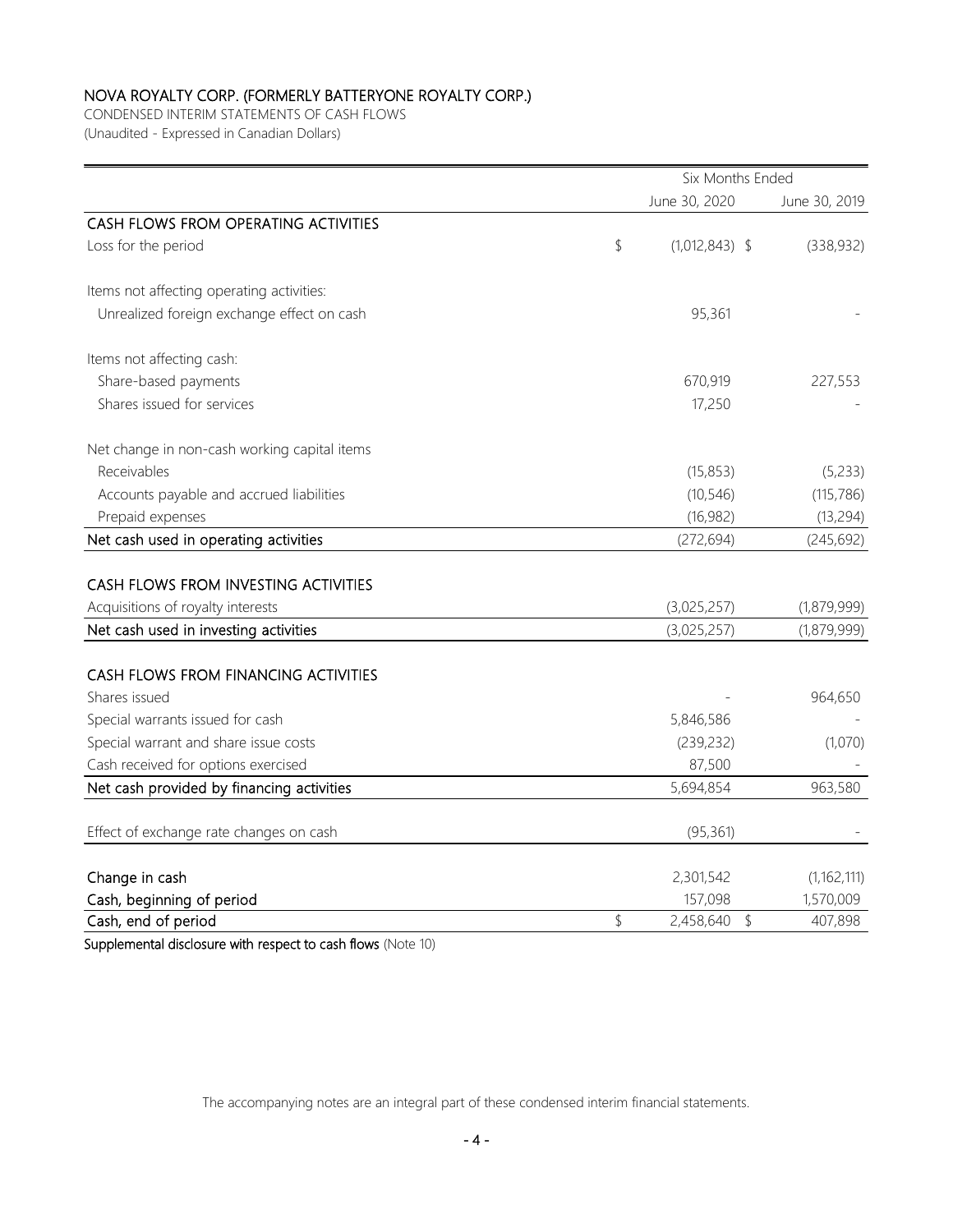CONDENSED INTERIM STATEMENTS OF CHANGES IN SHAREHOLDERS' EQUITY

(Unaudited - Expressed in Canadian Dollars)

|                                   |                          |              | <b>Subscriptions</b> |               |            |               | Total         |
|-----------------------------------|--------------------------|--------------|----------------------|---------------|------------|---------------|---------------|
|                                   | Number                   | Share        | received             | Commitment to | Equity     |               | shareholders' |
|                                   | of shares                | capital      | in advance           | issue shares  | Reserves   | Deficit       | equity        |
| Balance as at December 31, 2018   | 13,582,000 \$            | 1,591,287    | 125,000 \$           | $\sim$        | 18,068 \$  | $(78,079)$ \$ | 1,656,276     |
| Share issuances for cash          | 4,458,600                | 1,114,650    | (150,000)            | $\sim$        |            |               | 964,650       |
| Units issued - royalty agreement  | 3,669,018                | 917,255      |                      | $\sim$        | 343,482    |               | 1,260,737     |
| Shares issued - royalty agreement | 345,000                  | 86,250       | $\sim$               | $\sim$        | $\sim$     |               | 86,250        |
| Share issuance costs              | $\overline{\phantom{a}}$ | (33, 592)    |                      |               | $\sim$     |               | (33, 592)     |
| Share-based payments              | $\overline{\phantom{a}}$ |              | 25,000               | $\sim$        | 202,553    |               | 227,553       |
| Loss for the period               | ×                        |              | $\sim$               | $\sim$        |            | (338, 932)    | (338,932)     |
| Balance as at June 30, 2019       | 22,054,618               | 3,675,850 \$ | $\sim$               | $\sim$        | 564,103 \$ | (417, 011)    | 3,822,942     |

|                                           |                          |              | Subscriptions |               |            |                  | Total         |
|-------------------------------------------|--------------------------|--------------|---------------|---------------|------------|------------------|---------------|
|                                           | Number                   | Share        | received      | Commitment to | Equity     |                  | shareholders' |
|                                           | of shares                | capital      | in advance    | issue shares  | Reserves   | Deficit          | equity        |
| Balance as at December 31, 2019           | 22,169,618 \$            | 3,703,537 \$ | S<br>$\sim$   | $\sim$        | 775,154 \$ | $(1,005,519)$ \$ | 3,473,172     |
| Special warrants issued for cash (Note 7) | $\sim$                   | $\sim$       | $\sim$        | $\sim$        | 5,846,586  | $\sim$           | 5,846,586     |
| Shares issued - royalty agreement         | 425,280                  | 212,640      | $\sim$        | $\sim$        | $\sim$     |                  | 212,640       |
| Special warrant issue costs - cash        | $\overline{\phantom{a}}$ | $\sim$       |               | $\sim$        | (239, 232) |                  | (239, 232)    |
| Share-based payments                      | 900,000                  | 450,000      | $\sim$        |               | 220,919    | $\sim$           | 670,919       |
| Exercise of stock options                 | $\sim$                   | $\sim$       |               | 87.500        | $\sim$     | $\sim$           | 87,500        |
| Shares issued for services                | 34,500                   | 17,250       |               | $\sim$        | $\sim$     | $\sim$           | 17,250        |
| Shares issued for debt                    | 200.004                  | 76.430       | $\sim$        | $\sim$        | $\sim$     |                  | 76.430        |
| Loss for the period                       |                          | -            |               |               |            | (1,012,843)      | (1,012,843)   |
| Balance as at June 30, 2020               | 23,729,402               | 4,459,857 \$ | $\sim$        | 87,500        | 6,603,427  | $(2,018,362)$ \$ | 9,132,422     |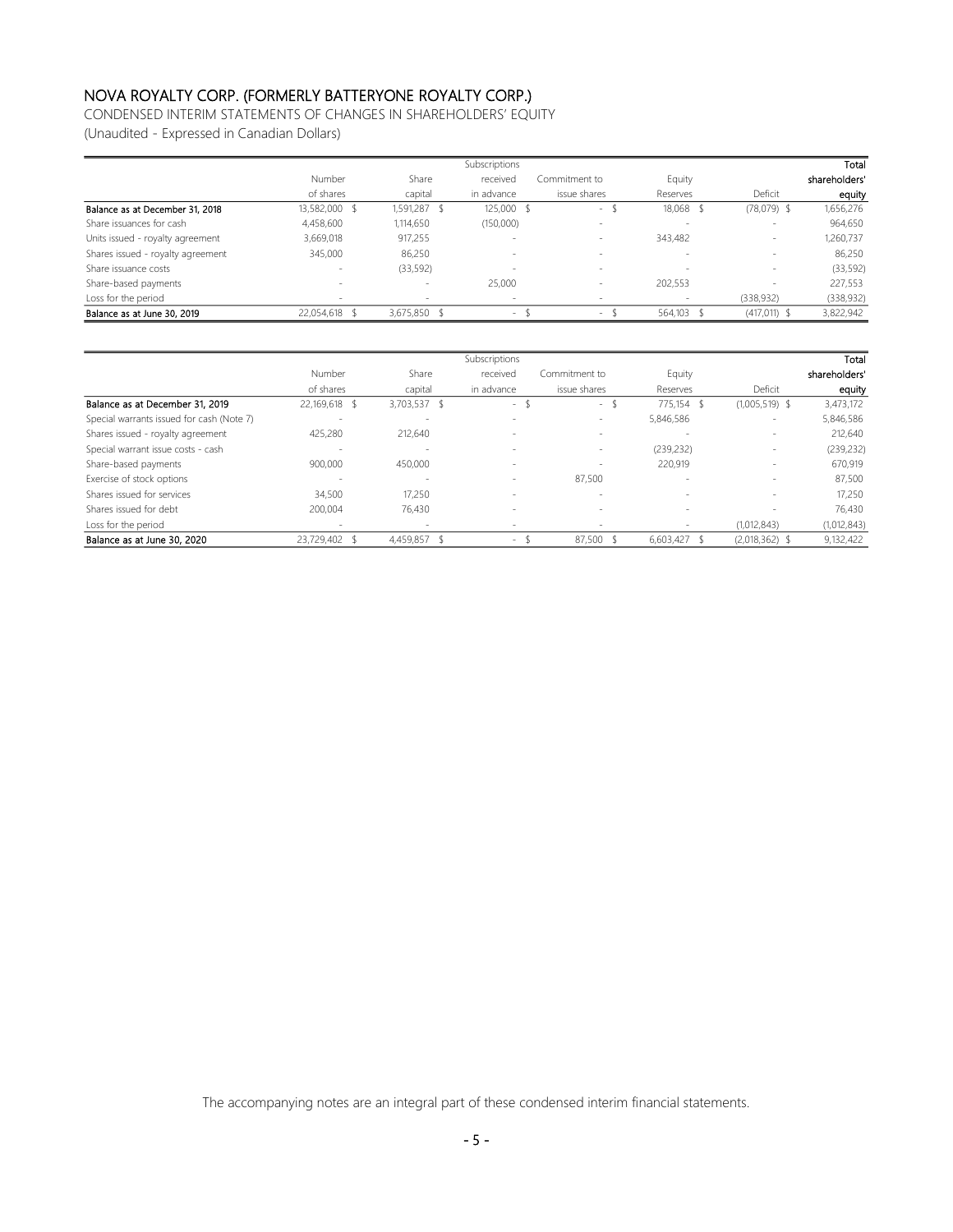NOTES TO THE CONDENSED INTERIM FINANCIAL STATEMENTS (Expressed in Canadian Dollars) FOR THE SIX MONTHS ENDED JUNE 30, 2020 AND 2019

## 1. NATURE AND CONTINUANCE OF OPERATIONS

Nova Royalty Corp. (formerly BatteryOne Royalty Corp.) (the "Company") is a private royalty company focused on nickel and copper deposits. The Company was incorporated pursuant to the provisions of the British Columbia Business Corporations Act on July 20, 2018 and changed its name to Nova Royalty Corp. on June 9, 2020. The Company's head office, registered, and records office address is 501 – 543 Granville Street, Vancouver, British Columbia, Canada. The Company filed a non-offering prospectus on August 14, 2020 to apply for trading on the TSX Venture Exchange ("TSX-V") (Note 12).

These financial statements are prepared on a going concern basis, which assumes that the Company will be able to meet its obligations and continue its operations for its next fiscal year. Realization values may be substantially different from the carrying values shown and these financial statements do not give effect to adjustments that would be necessary to the carrying values and classification of assets and liabilities should the Company be unable to continue as a going concern. The Company's continuing operations and the ability of the Company to meet commitments are dependent upon the ability of the Company to continue to raise additional equity or debt financing, or the realization of cash generating royalty interests. At the date of these financial statements, the Company has not realized cash generating operations on any of its planned royalty interests. The Company has not achieved profitable operations and has accumulated losses since inception. Management estimates it has sufficient cash to continue operations for the next 12 months.

In March 2020, the World Health Organization declared coronavirus COVID-19 a global pandemic. This contagious disease outbreak, which has continued to spread, and any related adverse public health developments, has adversely affected workforces, economies, and financial markets globally, potentially leading to an economic downturn. It is not possible for the Company to predict the duration or magnitude of the adverse results of the outbreak and its effects on the Company's business or ability to raise funds.

## 2. SUMMARY OF SIGNIFICANT ACCOUNTING POLICIES

### Basis of preparation and measurement

These unaudited condensed interim financial statements have been prepared in accordance with International Financial Reporting Standards ("IFRS") as issued by the International Accounting Standards Board ("IASB"). These unaudited condensed interim consolidated financial statements have been prepared in accordance with International Accounting Standard 34, Interim Financial Reporting ("IAS 34"). Accordingly, certain disclosures included in the annual financial statements prepared in accordance with IFRS have been condensed or omitted. These unaudited condensed interim consolidated financial statements should be read in conjunction with the Company's audited financial statements for the year ended December 31, 2019.

The accounting policies applied in the preparation of these unaudited condensed interim financial statements are consistent with those applied and disclosed in the Company's audited financial statements for the year ended December 31, 2019, except for those noted below. The Company's interim results are not necessarily indicative of its results for a full year.

#### New accounting policy for interests in Joint Arrangements

A joint arrangement can take the form of a joint venture or joint operation. All joint arrangements involve a contractual arrangement that establishes joint control, which exists only when decisions about the activities that significantly affect the returns of the investee require unanimous consent of the parties sharing control. A joint operation is a joint arrangement in which we have rights to the assets and obligations for the liabilities relating to the arrangement. A joint venture is a joint arrangement in which we have rights to only the net assets of the arrangement.

Joint operations are accounted for by recognizing our share of the assets, liabilities, revenue, expenses and cash flows of the joint operation in our consolidated financial statements. The Company has no joint arrangements accounted for as a joint venture.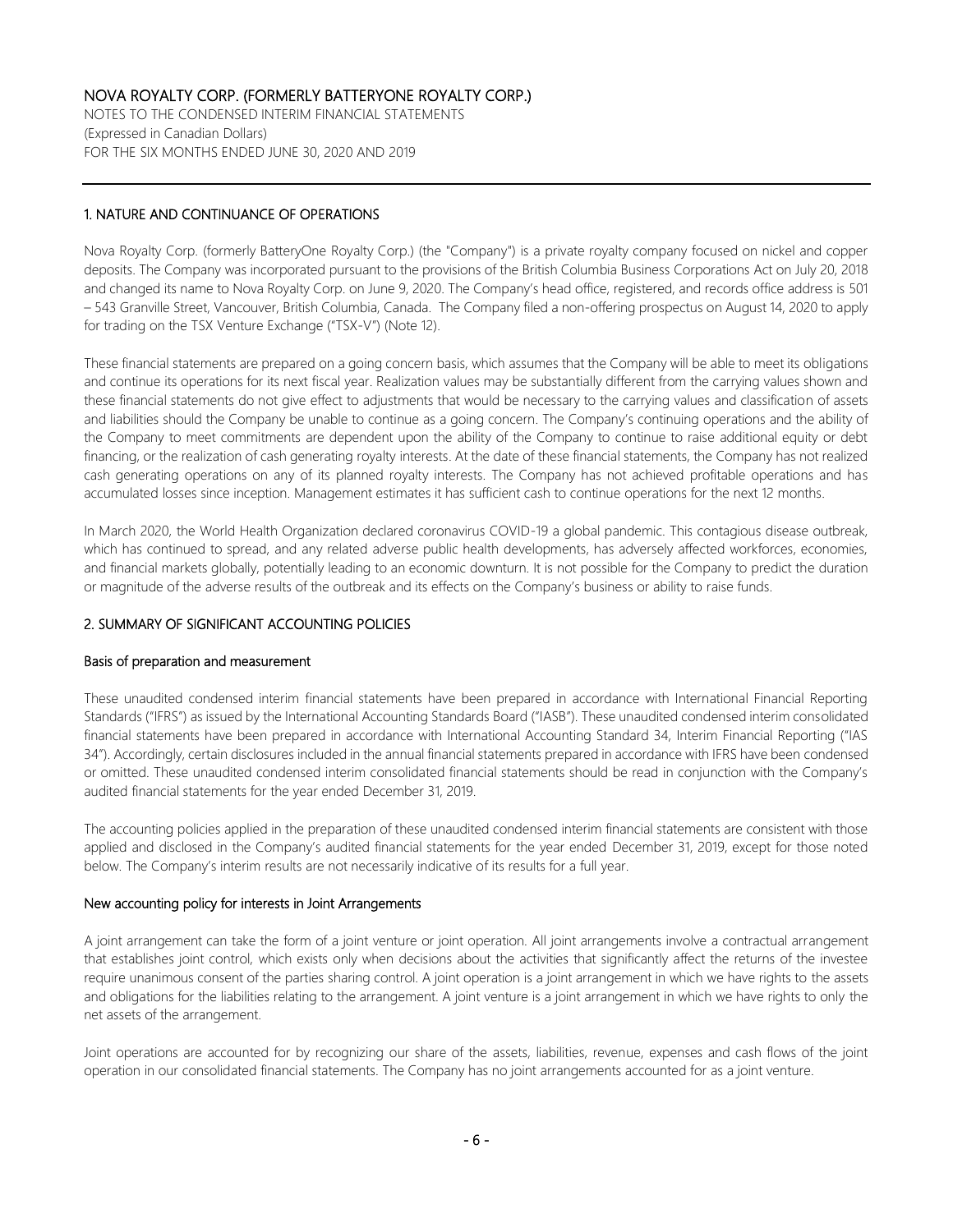NOTES TO THE CONDENSED INTERIM FINANCIAL STATEMENTS (Expressed in Canadian Dollars) FOR THE SIX MONTHS ENDED JUNE 30, 2020 AND 2019

## 3. RECEIVABLES

The Company's receivables arise from goods and services tax receivable from government taxation authorities and amounts due from a joint operating partner.

|                                  | June 30     | December 31              |
|----------------------------------|-------------|--------------------------|
|                                  | 2020        | 2019                     |
| GST and HST recoverable          | $18,528$ \$ | 6,894                    |
| Due from joint operating partner | 4,219       | $\overline{\phantom{0}}$ |
|                                  | 22.747      | 6,894                    |

### 4. DEFERRED ACQUISITION COSTS

Costs incurred or accrued prior to the execution of a royalty agreement are deferred. Deferred costs are re-allocated to royalty interests upon signing of a definitive agreement. If management determines not to proceed with a proposed acquisition, the deferred costs are expensed at that time.

During the six months ended June 30, 2020, the changes in deferred acquisition costs is as follows:

| Balance, December 31, 2019                 | 46.154    |
|--------------------------------------------|-----------|
| Re-allocated to royalty interests (Note 5) | (46, 154) |
| Balance, June 30, 2020                     |           |

### 5. ROYALTY INTERESTS

#### *Nueva Union*

In February 2020, the Company acquired an existing 2.0% net smelter returns royalty ("NSR") on future copper production on the Cantarito claim of the La Fortuna deposit in the Huasco Province in the Atacama Region of Chile. The acquisition was completed as a joint venture with Metalla Royalty & Streaming Ltd. ("Metalla") with the companies having formed a special purpose vehicle to hold the Cantarito royalty. The total acquisition value was US\$8,000,000, with \$3,996,030 (US\$3,000,000) cash paid on closing, \$1,332,000 (US\$1,000,000) to be paid 12 months after closing, and US\$4,000,000 upon achievement of commercial production, to be paid equally in cash and common shares of the purchasers. All acquisition payments will be split pro-rata with the Company paying 75% and Metalla 25%. As part of the acquisition the Company paid a 2% finder's fee through the issuance of 425,280 common shares valued at \$212,640.

### *Dumont Nickel - Cobalt Project*

In January 2019, the Company completed the acquisition of a 2.0% NSR on future production over metals from Karora Resources Inc.'s ("KRR") Dumont Nickel-Cobalt ("Dumont") project, in Quebec, Canada from two private royalty holders by way of exercise of an option to purchase agreement. The acquisition price was \$2,000,000 in cash and 3,669,018 units of the Company, with each unit consisting of one common share and one half of one common share purchase warrant. The compensatory warrants were valued at \$343,482 using the Black-Scholes option pricing model with the following assumptions: risk-free interest rate of 1.93%, dividend yield of 0%, volatility of 100% and an expected life of 5 years. KRR can buyback 1% of the NSR for \$1,000,000. The Dumont royalty is subject to advance royalty payments of \$5,000 per year.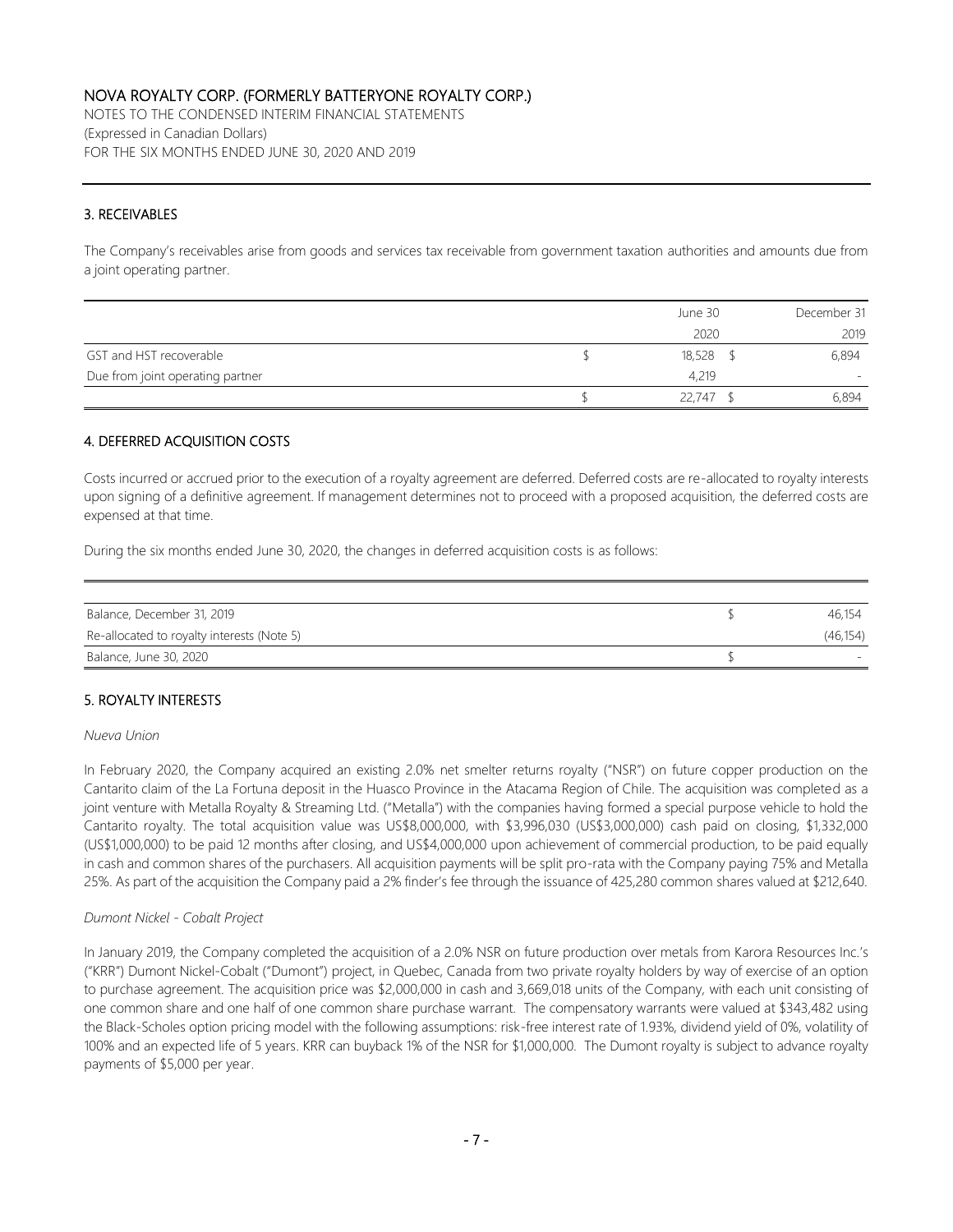NOTES TO THE CONDENSED INTERIM FINANCIAL STATEMENTS (Expressed in Canadian Dollars) FOR THE SIX MONTHS ENDED JUNE 30, 2020 AND 2019

## 5. ROYALTY INTERESTS (Continued)

#### *Pacific Empire royalties*

In March 2019, the Company acquired a portfolio of royalties from Pacific Empire Minerals Corp. ("PEMC"). The portfolio includes a 1.0% NSR on all metals and minerals produced from PEMC's Copper King, NUB East and NWT projects. As part of the agreement, PEMC also agreed to grant to the Company a right to acquire a 1.0% NSR on all metals and minerals produced from PEMC's Pinnacle Reef project in the event the existing option agreement on this property is terminated or expires. PEMC has also agreed to grant the Company a right of first refusal on any future royalty or streaming transactions on the projects. Pursuant to the agreement for the royalties, the Company paid \$10,000 in cash and issued 345,000 common shares valued at \$86,250.

In August 2019 as a result of the termination of the existing option agreement on the Pinnacle Reef property, the Company exercised its right to acquire the 1% percent NSR on the Pinnacle Reef property. In exchange the Company issued to PEMC 115,000 common shares valued at \$28,750.

|                                         | Dumont    |                          |   |                          |                          |                          |    |                          | Total royalty |
|-----------------------------------------|-----------|--------------------------|---|--------------------------|--------------------------|--------------------------|----|--------------------------|---------------|
|                                         | Nickel    | Copper King              |   | <b>NUB East</b>          | <b>NWT</b>               | Pinnacle Reef            |    | Nueva Union              | interests     |
| Balance, December 31, 2019              | 3,357,582 | 41,781                   | S | 41,781<br>- \$           | 41.781                   | 38,124<br>S              | -S | $\overline{\phantom{a}}$ | 3,521,049     |
| Cash consideration                      |           |                          |   |                          |                          | $\overline{\phantom{a}}$ |    | 2,992,638                | 2,992,638     |
| Accrual for staged acquisition payments |           | $\overline{\phantom{0}}$ |   | $\overline{\phantom{a}}$ |                          | $\overline{\phantom{a}}$ |    | 1,062,724                | 1,062,724     |
| Shares issued as finders fees           |           | $\overline{\phantom{a}}$ |   | $\overline{\phantom{a}}$ | $\overline{\phantom{a}}$ | $\overline{\phantom{a}}$ |    | 186,060                  | 186,060       |
| Professional fees and other expenses    |           | $\overline{\phantom{0}}$ |   | -                        |                          | $\overline{\phantom{a}}$ |    | 59,199                   | 59,199        |
| Re-allocation from deferred acquisition |           |                          |   |                          |                          |                          |    |                          |               |
| costs                                   |           | $\overline{\phantom{a}}$ |   |                          |                          | $\overline{\phantom{a}}$ |    | 46,154                   | 46,154        |
| Balance, June 30, 2020                  | 3,357,582 | 41,781                   |   | $41,781$ \$              | 41,781                   | 38,124<br>-S             |    | 4,346,775                | 7,867,824     |

During the six-month period ended June 30, 2020 the changes in royalty interests is as follows:

## 6. ACCOUNTS PAYABLE AND ACCRUED LIABILITIES

|                                            | June 30    | December 31 |
|--------------------------------------------|------------|-------------|
|                                            | 2020       | 2019        |
| Accounts payable                           | 198,366 \$ | 106,061     |
| Accrued liabilities                        | 16,470     | 156,129     |
| Payable on Nueva Union Acquistion (Note 5) | 1,023,102  | ۰           |
|                                            | 1,237,938  | 262,190     |

### 7. SHARE CAPITAL

As at June 30, 2020, the authorized share capital of the Company was an unlimited number of common and preferred shares without par value.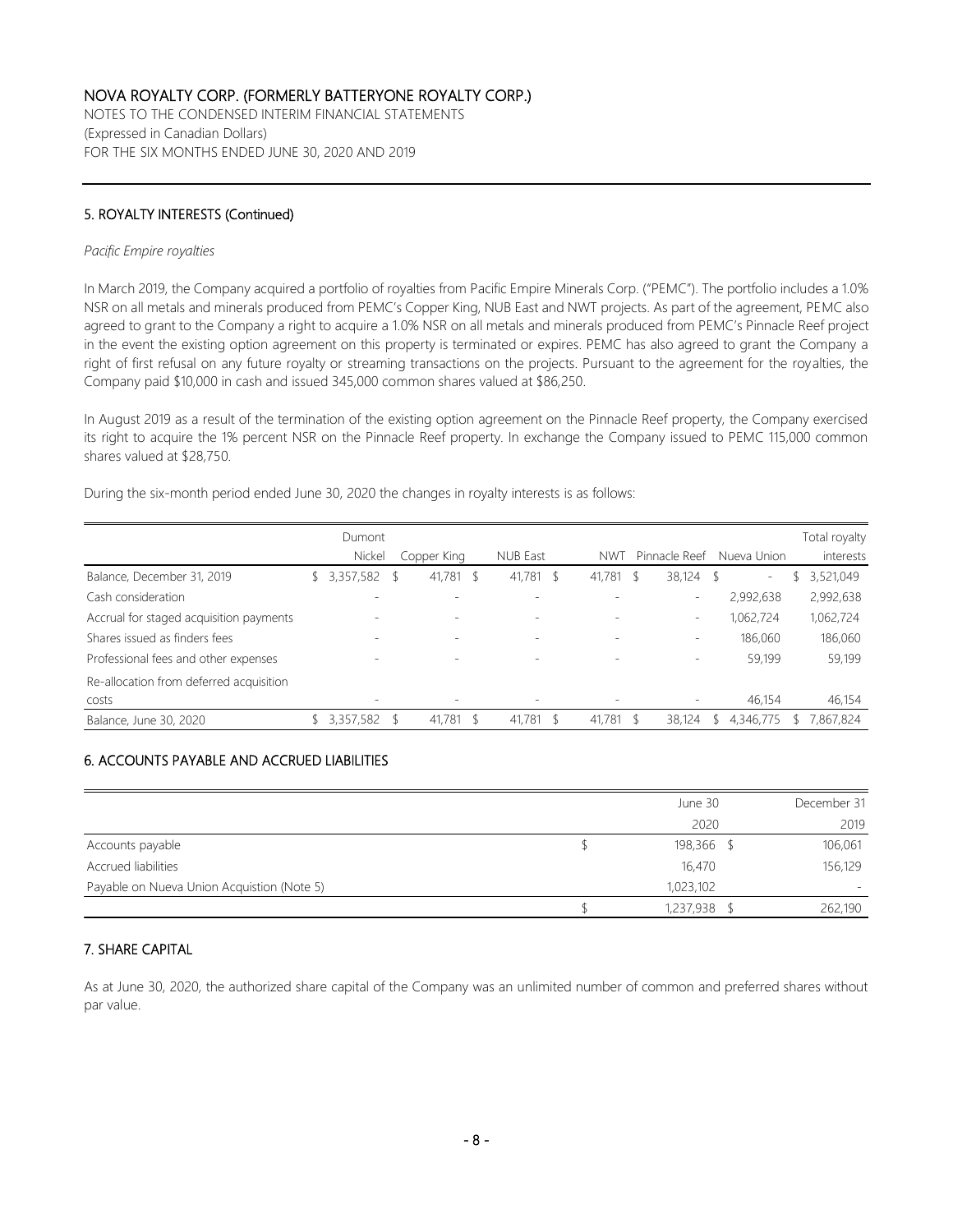NOTES TO THE CONDENSED INTERIM FINANCIAL STATEMENTS (Expressed in Canadian Dollars) FOR THE SIX MONTHS ENDED JUNE 30, 2020 AND 2019

## 7. SHARE CAPITAL (Continued)

#### Issued share capital

During the six months ended June 30, 2020, the Company:

• Issued 11,693,172 special warrants of the Company for gross proceeds of \$5,846,586. Each special warrant had a subscription price of \$0.50 and will be deemed exercised into one unit of the Company for no additional consideration, on the earlier of (i) becoming a reporting issuer and obtaining a listing of the common shares of the Company on a recognized stock exchange in Canada; (ii) a transaction that provides holders of the special warrants with comparable liquidity; or (iii) the date that is four months and one day following the closing. Each unit will consist of one common share and one-half of one common share purchase warrant. Each warrant shall entitle the holder thereof to purchase one common share at an exercise price of \$1.00 at any time up to 24 months following the closing subject to an acceleration clause.

As part of the issuance of special warrants the Company incurred \$302,298 in share issue costs as follows:

- o Paid \$239,232 in cash; and
- o Issued 239,000 broker warrants valued at \$63,066. Each broker's warrant being exercisable into one common share of the Company at an exercise price of \$0.50 and expiring 24 months from the date of issuance. The fair value of broker warrants was estimated using the Black-Scholes option pricing model with weighted average assumptions as follows: risk-free interest rate of 1.52%, dividend yield of 0%, volatility of 100%, forfeiture rate of 0%, and an expected life of 2 years.
- Issued 425,280 common shares valued at \$212,640 or \$0.50 per share as finders' fees for the Nueva Union royalty acquisition (Note 5).
- Issued 900,000 common shares valued at \$450,000 pursuant to the vesting of Restricted Share Units ("RSU");
- Issued 200,004 common shares to Seabord Services Corp. for settlement of debt in the amount of \$76,430; and
- Issued 34,500 common shares to consultants of the Company in exchange for consulting and legal services rendered in the amount of \$17,250.

During the six months ended June 30, 2019, the Company:

- Issued 2,059,600 units of the Company at a price of \$0.25 per unit for gross proceeds of \$514,900 of which \$150,000 was received during the year ended December 31, 2018. Each unit was comprised of one common share and one-half common share purchase warrant. Each full warrant entitles the holder to purchase one common share of the Company at an exercise price of \$0.40 per share until January 10, 2021;
- Completed the purchase of the Dumont Royalty through the issuance of 3,669,018 units of the Company valued at \$917,255 or \$0.25 per share. Each unit was comprised of one common share and one-half of one common share purchase warrant. Each full warrant entitles the holder to purchase one common share of the Company at an exercise price of \$0.25 per share until January 16, 2024;
- Issued 2,399,000 units of the Company at a price of \$0.25 per unit for gross proceeds of \$599,750. Each unit comprised of one common share and one-half common share purchase warrant. Each full warrant entitles the holder to purchase one common share of the Company at an exercise price of \$0.40 per share until February 22, 2021; and
- Issued 345,000 common shares of the Company valued at \$86,250 or \$0.25 per share pursuant to PEMC pursuant to the Copper King, NUB East and NWT royalty interests.

The Company paid or accrued \$33,592 in legal and regulatory costs related to the private placements and property purchases.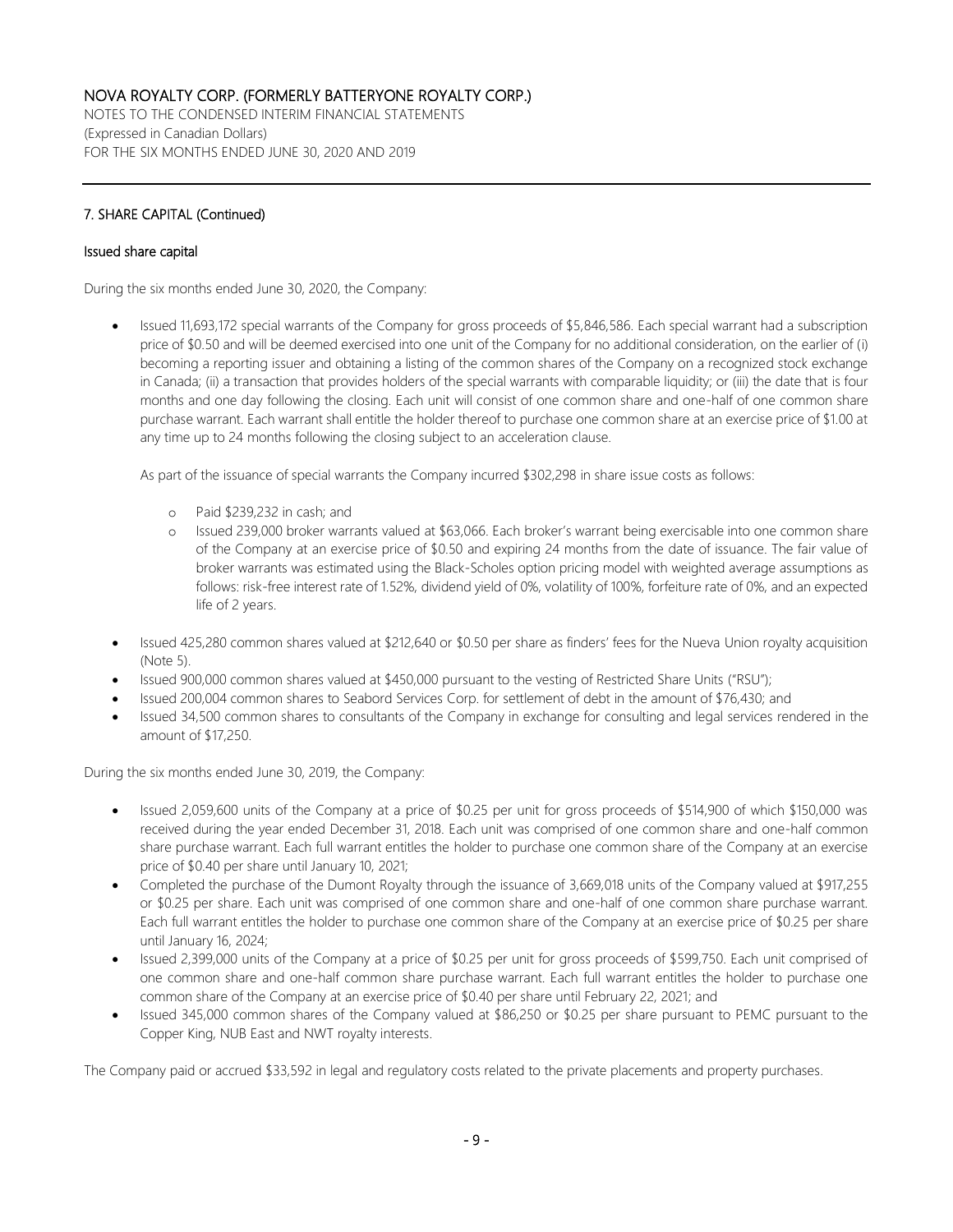NOTES TO THE CONDENSED INTERIM FINANCIAL STATEMENTS (Expressed in Canadian Dollars) FOR THE SIX MONTHS ENDED JUNE 30, 2020 AND 2019

## 7. SHARE CAPITAL (Continued)

#### Share Compensation Plan

On January 3, 2020, the Board adopted the amended and restated share compensation plan. The Share Compensation Plan is a fixed plan pursuant to which the number of common shares which may be issued pursuant to restricted share units and stock options granted under the Share Compensation Plan is a maximum of 6,952,558 in aggregate or such additional amount as may be approved from time to time by the shareholders of the Company and the exchange on which the common shares trade.

### Stock options

The total maximum number of common shares that may be issued on exercise of options, together with any other share compensation arrangements of the Company, shall not exceed 3,476,279. The exercise price of each option is to be not less than the fair market value of the Company's stock as determined by the plan administrator. The vesting terms are determined at the time of the option grant.

There were no changes to the stock options outstanding during the six months ended June 30, 2020.

The following table summarizes the stock options outstanding and exercisable at June 30, 2020:

|               | Number of |             |                |               |
|---------------|-----------|-------------|----------------|---------------|
| Date Granted  | Options   | Exercisable | Exercise Price | Expiry Date   |
| March 1, 2019 | 3,150,000 | 1,575,000   | 0.25           | March 1, 2024 |

Stock options vest 25% every 6 months starting September 1, 2019.

The weighted average remaining useful life of exercisable stock options is 3.67 years (December 31, 2019 – 4.17 years).

### Restricted Share Units

The RSU's entitle employees, directors, or officers to common shares of the Company upon vesting based on vesting terms determined by the Company's Board of Directors at the time of grant. A total of 3,476,279 RSU's are reserved for issuance under the plan.

During the six month period ended June 30, 2020, the changes in RSU's outstanding is as follows:

| Date Granted    | December 31, 2019        | Granted   | Vested                   | Expired/Cancelled        | June 30, 2020 |
|-----------------|--------------------------|-----------|--------------------------|--------------------------|---------------|
| January 3, 2020 |                          | 900,000   | (900,000)                |                          |               |
| April 28, 2020  |                          | 1,800,000 | $\overline{\phantom{0}}$ | $\overline{\phantom{a}}$ | 1,800,000     |
|                 | $\overline{\phantom{0}}$ | 2,700,000 | (900,000)                | $\qquad \qquad -$        | 1,800,000     |

#### Share-based payments

During the six months ended June 30, 2020, the Company recorded share-based payments expense of \$670,919 (2019 - \$227,553), of which \$110,076 (2019 - \$202,553) represents the fair value of options vested during the period with the offsetting amounts credited to reserves, \$Nil (2019 - \$25,000) represents the value of 500,000 common shares subscribed to at \$0.05 which was converted to compensation, and \$560,843 (2019- \$Nil) represents the fair value of RSU's vesting during the period.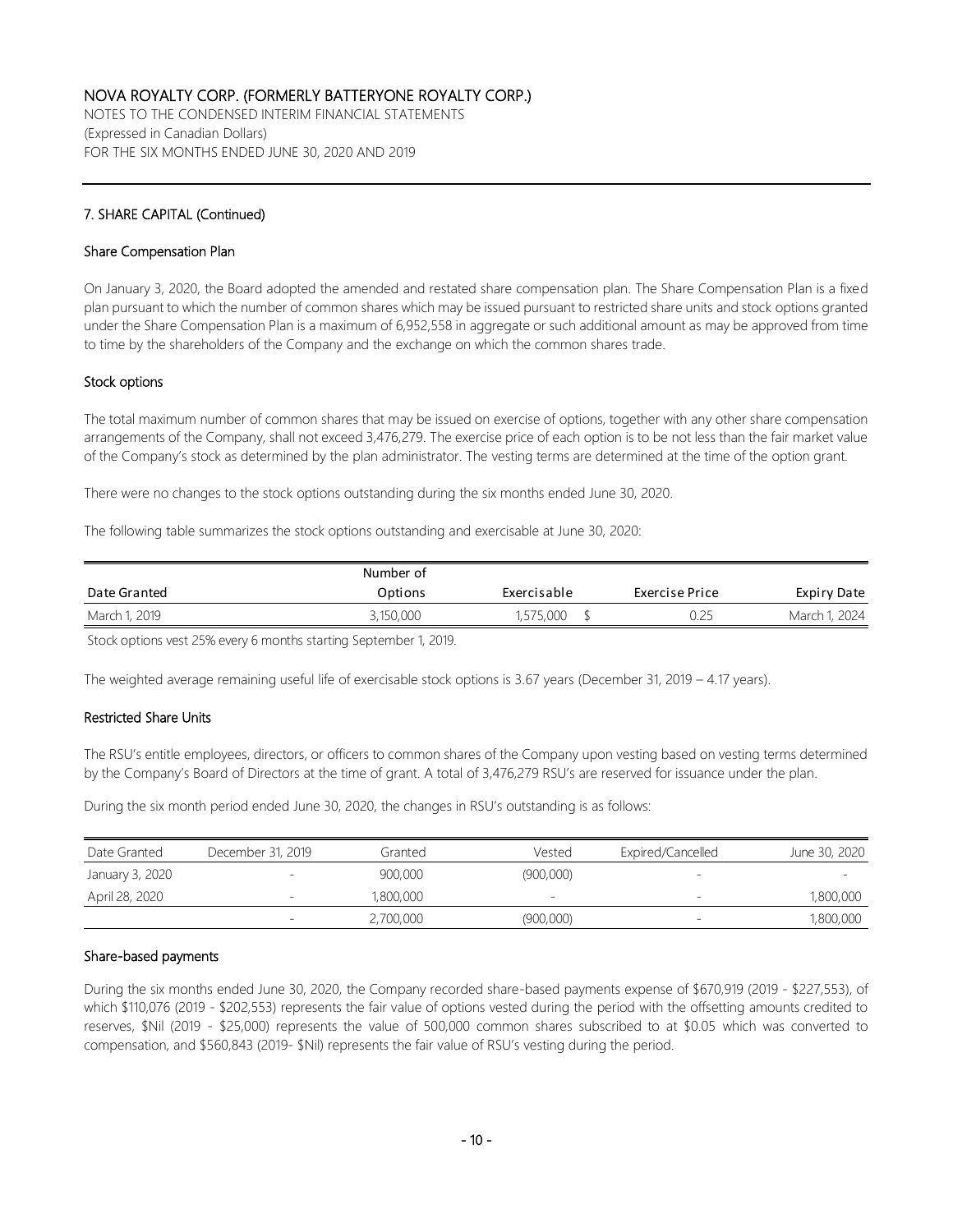NOTES TO THE CONDENSED INTERIM FINANCIAL STATEMENTS (Expressed in Canadian Dollars) FOR THE SIX MONTHS ENDED JUNE 30, 2020 AND 2019

### 7. SHARE CAPITAL (Continued)

### Warrants

During the six months ended June 30, 2020, the Company issued warrants as follows:

|                            |                    | Weigted Average Exercise |
|----------------------------|--------------------|--------------------------|
|                            | Number of Warrants | Price                    |
| Balance, December 31, 2019 | 10,854,810 \$      | 0.26                     |
| Issued                     | 239,000            | 0.50                     |
| Balance, June 30, 2020     | 11,093,810 \$      | 0.27                     |

The following table summarizes the warrants outstanding at June 30, 2020:

| Date Issued                         | <b>Number of Warrants</b> | <b>Exercise Price</b> | <b>Expiry Date</b> |
|-------------------------------------|---------------------------|-----------------------|--------------------|
| July 20, 2018                       | 1,950,000 \$              | 0.10                  | July 20, 2021      |
| August 7, 2018                      | 750,000                   | 0.10                  | August 7, 2021     |
| September 10, 2018                  | 1,300,000                 | 0.10                  | September 10, 2021 |
| October 15, 2018                    | 500,000                   | 0.40                  | October 15, 2020   |
| October 25, 2018                    | 1,556,000                 | 0.40                  | October 25, 2020   |
| December 21, 2018                   | 735,000                   | 0.40                  | December 21, 2020  |
| January 10, 2019                    | 1,029,800                 | 0.40                  | January 10, 2021   |
| January 16, 2019                    | 1,834,510                 | 0.25                  | January 16, 2024   |
| February 22, 2019                   | 165,000                   | 0.40                  | February 22, 2021  |
| March 1, 2019                       | 1,034,500                 | 0.40                  | March 1, 2021      |
| February 19, 2020 - Broker warrants | 239,000                   | 0.50                  | February 19, 2022  |
|                                     | 11,093,810                |                       |                    |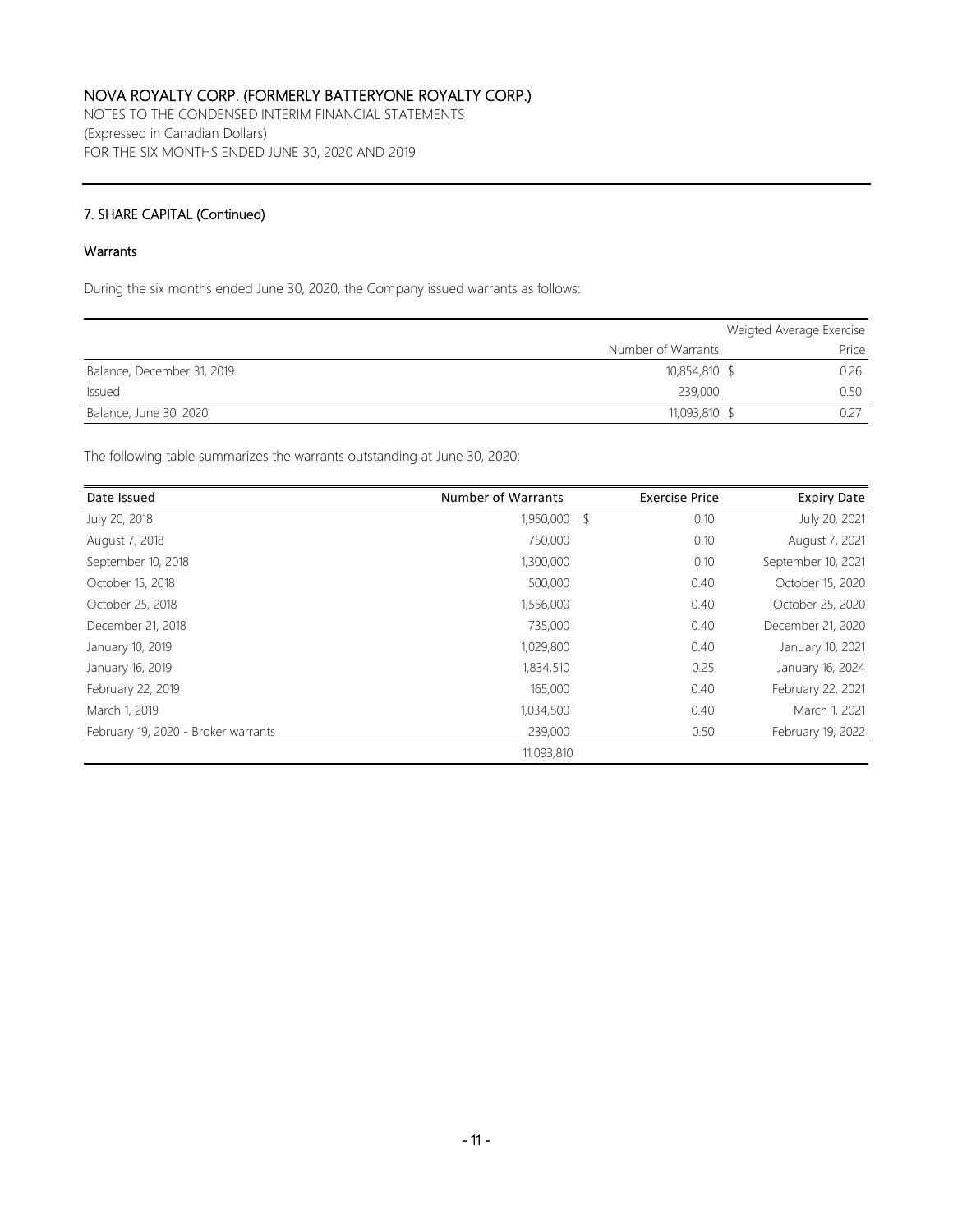NOTES TO THE CONDENSED INTERIM FINANCIAL STATEMENTS (Expressed in Canadian Dollars) FOR THE SIX MONTHS ENDED JUNE 30, 2020 AND 2019

#### 8. RELATED PARTY TRANSACTIONS AND BALANCES

The Company entered into certain transactions with key management personnel, which the Company has defined as Officers and Directors of the Company. The aggregate value of these transactions and outstanding balances are as follows:

|                          | Six Months Ended |  |               |  |
|--------------------------|------------------|--|---------------|--|
|                          | June 30, 2020    |  | June 30, 2019 |  |
|                          |                  |  |               |  |
| Consulting fees          |                  |  |               |  |
| President and CEO        | 84,795 \$        |  | 53,675        |  |
|                          |                  |  |               |  |
| Share-based payments     |                  |  |               |  |
| Management and directors | 349,261          |  | 67,871        |  |
|                          | 434,056          |  | 121,546       |  |

During the six months ended June 30, 2020, the Company paid or accrued \$106,507 (2019 - \$1,192) for professional services and \$46,312 (2019 - \$30,996) for share issue costs, and \$50,281 (2019 - \$2,955) in royalty interest costs to Gowling WLG (Canada) LLP ("Gowling") a law firm in which a director is a former partner.

Also, during the six months ended June 30, 2020, the Company paid or accrued \$38,572 (2019 - \$15,000) to Seabord Services Corp. ("Seabord"). Seabord provides the following services: A Chief Financial Officer ("CFO"), a Corporate Secretary, accounting and administration staff, and office space to the Company. The CFO and Corporate Secretary are employees of Seabord and are not paid directly by the Company.

As at June 30, 2020, included in accounts payable and accrued liabilities is \$3,410 (December 31, 2019 - \$1,847) to key management personnel for fees and reimbursable expenses, \$7,143 (December 31, 2019 - \$45,000) to Seabord, and \$122,748 (December 31, 2019 - \$102,741) to Gowling.

During the six months ended June 30, 2020, the Company issued 200,004 common shares to Seabord Services Corp. for settlement of \$76,430 in debt related to services provided.

### 9. FINANCIAL INSTRUMENTS

The Company classifies its financial instruments as follows:

|                                          | June 30            | December 31 |
|------------------------------------------|--------------------|-------------|
|                                          | 2020               | 2019        |
| Financial assets                         |                    |             |
| Fair value through profit or loss:       |                    |             |
| Cash                                     | \$<br>2,458,640 \$ | 157,098     |
| <b>Financial liabilities</b>             |                    |             |
| Amortized cost:                          |                    |             |
| Accounts payable and accrued liabilities | 1,237,938 \$       | 262,190     |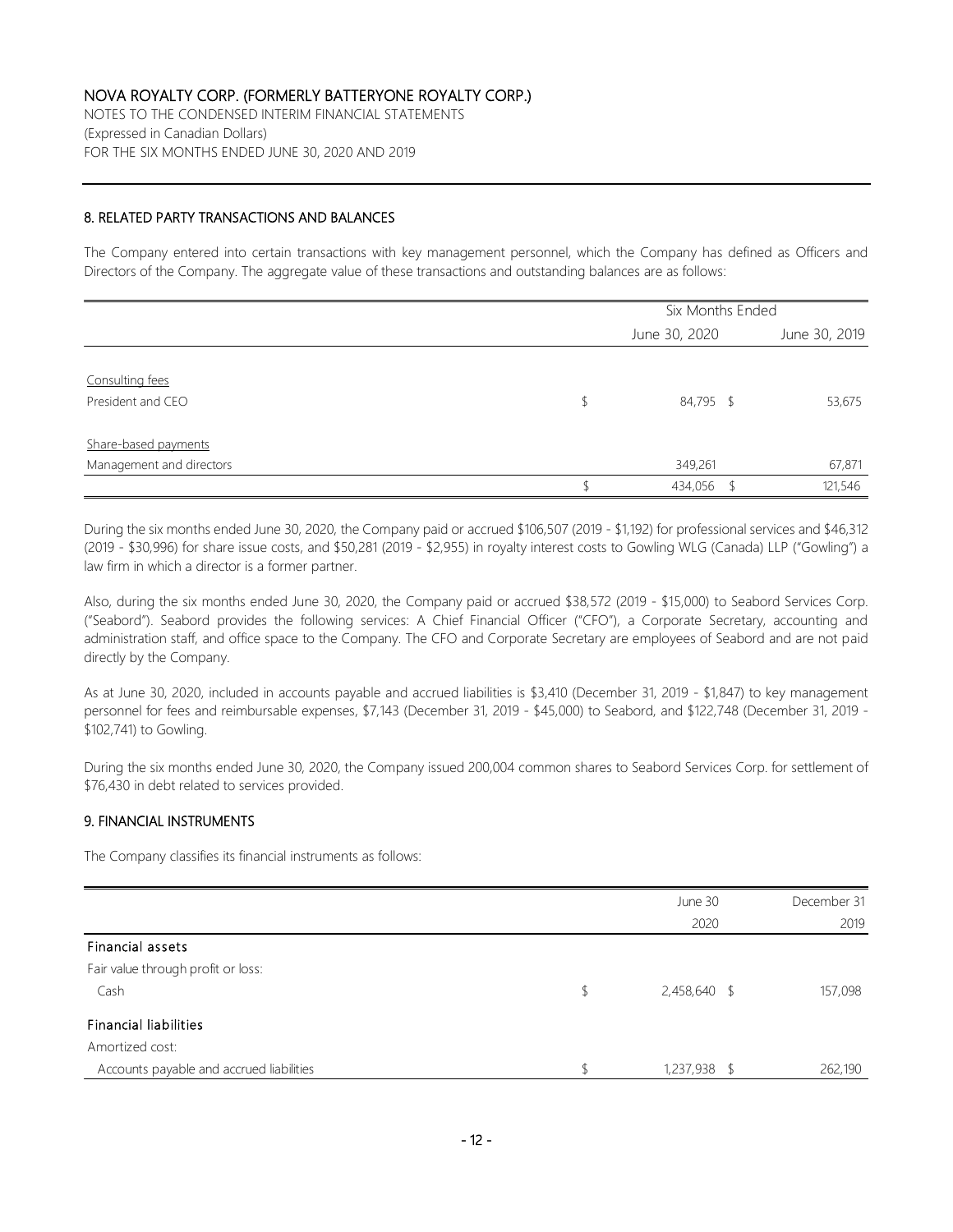NOTES TO THE CONDENSED INTERIM FINANCIAL STATEMENTS (Expressed in Canadian Dollars) FOR THE SIX MONTHS ENDED JUNE 30, 2020 AND 2019

### 9. FINANCIAL INSTRUMENTS (Continued)

#### Fair value

Financial instruments recorded at fair value on the statement of financial position are classified using a fair value hierarchy that reflects the significance of the inputs used in making the measurements. The fair value hierarchy has the following levels:

- Level 1 Unadjusted quoted prices in active markets for identical assets or liabilities;
- Level 2 Inputs other than quoted prices that are observable for assets or liabilities, either directly or indirectly; and
- Level 3 Inputs for assets and liabilities that are not based on observable market data.

The fair value hierarchy requires the use of observable market inputs whenever such inputs exist. A financial instrument is classified to the lowest level of the hierarchy for which a significant input has been considered in measuring fair value. The carrying value of receivables and accounts payable and accrued liabilities approximated their fair value because of the short-term nature of these instruments. Cash is measured at level 1 of the fair value hierarchy.

### Capital risk management

Capital is comprised of the Company's shareholders' equity and any debt that it may issue. The Company's objectives when managing capital are to maintain financial strength and to protect its ability to meet its ongoing liabilities, to continue as a going concern, to maintain creditworthiness and to maximize returns for shareholders over the long term. Protecting the ability to pay current and future liabilities includes maintaining capital above minimum regulatory levels, current financial strength rating requirements and internally determined capital guidelines and calculated risk management levels. The Company is not subject to externally imposed capital requirements.

### Credit risk

Credit risk is the risk of loss arising from a customer or third party to a financial instrument failing to meet its contractual obligations. The Company's credit risk is primarily attributable to its cash and receivables. The Company limits exposure to credit risk by maintaining its cash with large financial institutions. Amounts due from joint operating partner are subject to normal credit terms. GST receivable is due from a government agency.

### Liquidity risk

Liquidity risk is the risk that the Company will not be able to meet its financial obligations as they fall due. The Company attempts to ensure there is sufficient capital to meet short-term business requirements, after taking into account cash flows from operations and the Company's holdings of cash as well as anticipated proceeds from future financings. The Company estimates that these sources are sufficient to cover operations for the next 12 months. All the Company's financial liabilities are expected to be settled within one year.

### 10. SUPPLEMENTAL DISCLOSURE WITH RESPECT TO CASH FLOWS

Significant non-cash investing and financing transactions during the six months ended June 30, 2020 included:

- a) Issuance of 425,280 common shares as finders fees pursuant to the Nueva Union royalty acquisition (Note 5). The shares were valued at \$212,640 or \$0.50 with \$186,060 included in the royalty balance and \$26,580 received in cash from a joint operating partner;
- b) Issuance of 239,000 brokers warrants valued at \$63,066 recorded to reserves;
- c) Reallocation of \$46,154 from deferred acquisition costs to royalty interests on completion of the Nueva Union acquisition agreement; and